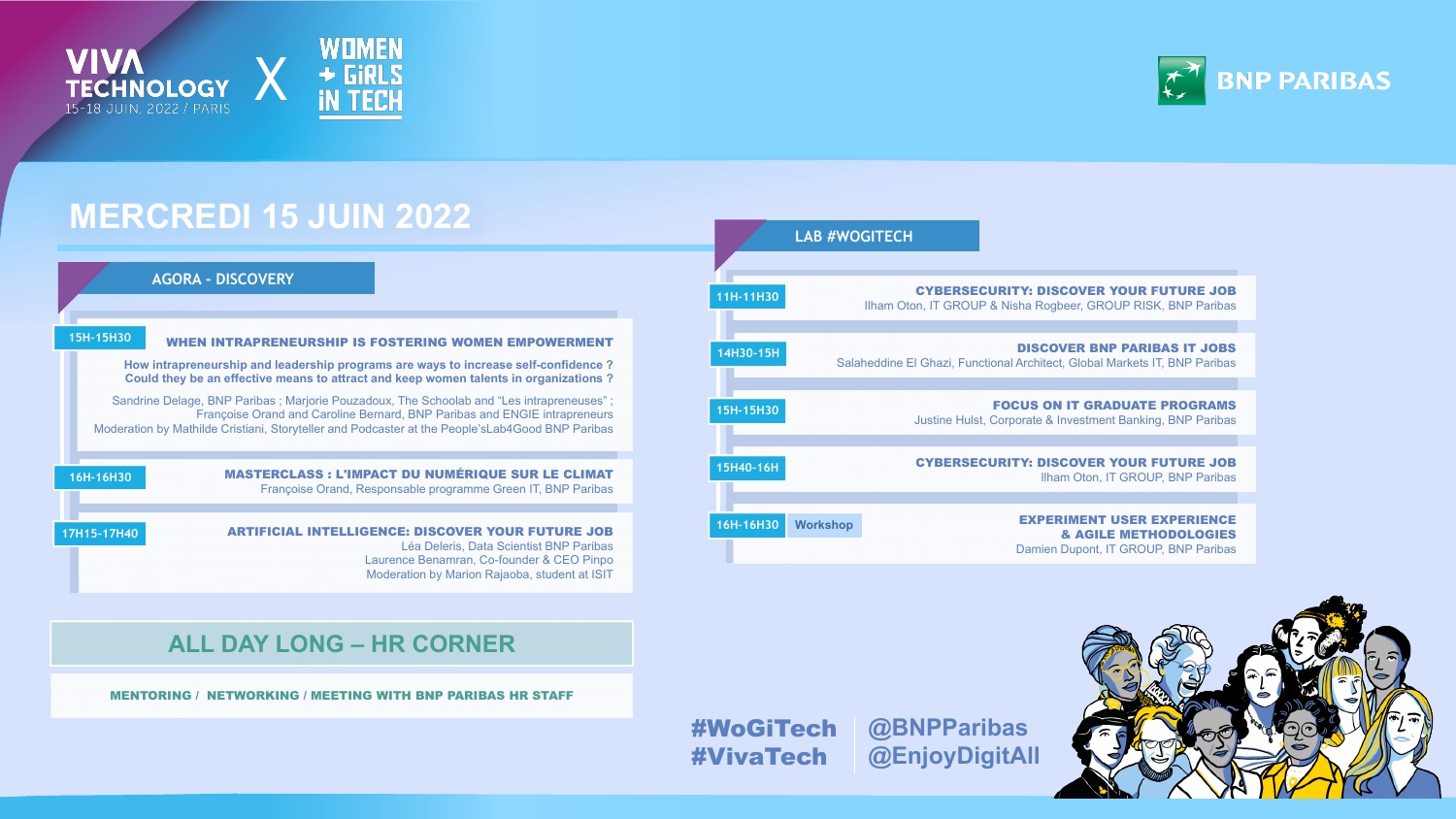X

#### Table Ronde inter-entreprises RECONVERSION DANS LE SECTEUR DU NUMÉRIQUE

Simplon.co animera cet échange qui réunira un panel d'entreprises offrant à leurs salarié·es l'opportunité de reconversion vers des métiers techniques du numérique : Renault, La Poste et BNP Paribas Personal Finance.

**12H-12H45**



# **JEUDI 16 JUIN 2022**

Meet **Nathalie Doré**, Chief Impact and Innovation Officer, Exco member at BNP Paribas Cardif

|                                                                                                                                                      | <b>LAB #WOGITECH</b> |                         |
|------------------------------------------------------------------------------------------------------------------------------------------------------|----------------------|-------------------------|
|                                                                                                                                                      |                      |                         |
| <b>BOOSTE TA CANDIDATURE</b><br><b>Avec Manpower</b>                                                                                                 | <b>Workshop</b>      | Н                       |
|                                                                                                                                                      |                      |                         |
| <b>FOCUS ON GRADUATE PROGRAMS</b><br>Justine Hulst, Corporate & Investment Banking, BNP Paribas                                                      |                      | $\overline{\textbf{0}}$ |
|                                                                                                                                                      |                      |                         |
| <b>WHAT ABOUT VIE?</b><br>Séverine Gisquet and David Calvino, RHG Staffing, BNP Paribas                                                              |                      | 30                      |
|                                                                                                                                                      |                      |                         |
| <b>ACCELERATION OF THE PRODUCTION APPLICATION</b><br><b>TRANSFORMATIONS THANKS TO THE CLOUD</b><br>Sébastien Coisne and Romuald Bouvard, BNP Paribas | <b>Workshop</b>      | H                       |

**11H-11H30 15H-15H30 15H30-1 10H30-11H Workshop**

### **AGORA - DISCOVERY**

**TECHNOLOGY** 

## **ALL DAY LONG – HR CORNER**

MENTORING / NETWORKING / MEETING WITH BNP PARIBAS HR STAFF

#WoGiTech #VivaTech



# **@BNPParibas @EnjoyDigitAll**



16H30-18H **STUDENT AFTERWORK**

**LAB MANPOWER GROUP**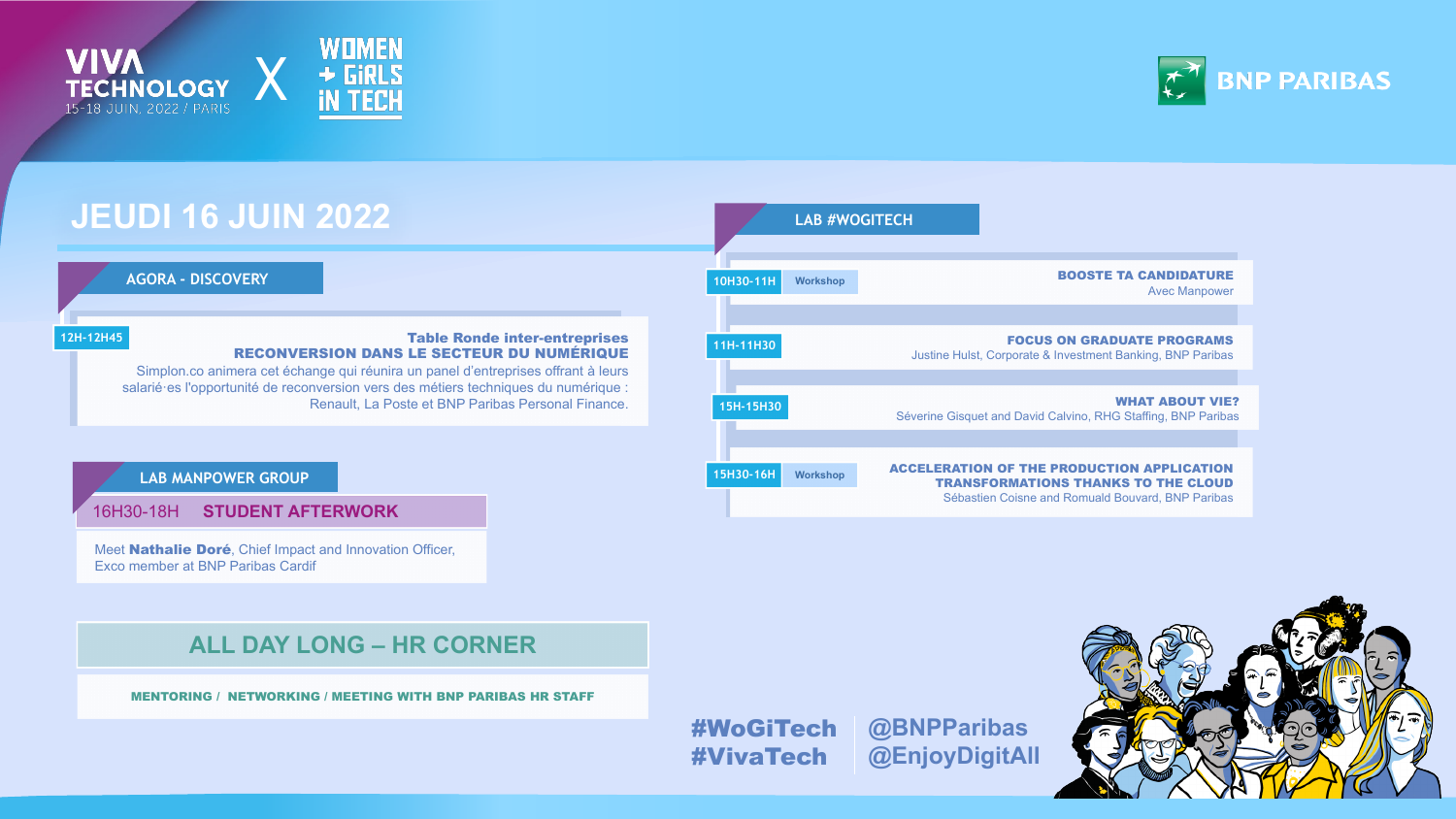



#### DATA SCIENCE: DISCOVER YOUR FUTURE JOB

Hongrun Wang, Data Scientist, GROUP RISK, BNP Paribas Paul Marcombes, Chief Data Officer, Nickel Moderation by Marion Rajaoba, student at ISIT

**14H-14H20**

#### WOMEN & GIRLS IN TECH : LES ACTIONS POUR SUSCITER LES VOCATIONS ET FACILITER LE RECRUTEMENT

Échange intergénérationnel : comment l'entreprise peut agir pour davantage de mixité dans la Tech ? Avec Sofia Merlo, Directrice RH et Antoine Sire, Directeur de

l'Engagement d'entreprise, BNP Paribas ; Dounia Hullot et Gradie Muntu, Ambassadrices BECOMTECH

**14H50-15H30**

# **VENDREDI 17 JUIN 2022**

#### CYBERSECURITY: DISCOVER YOUR FUTURE JOB

Cécilia Ramella Pezza & Sophie Husson, Women in Cyber, BNP Paribas

#### DISCOVER BNP PARIBAS IT JOBS

Mathilde Garo, IT Architect & Benoit St Jevin, Global Markets Corporate & Investment Banking, BNP Paribas

#### MEET IT ROLE MODELS Solenne de Montessus, Analytics Manager BNP Paribas Cardif



### **AGORA - DISCOVERY**

#### FOCUS ON IT GRADUATE PROGRAMS



Justine Hulst, Corporate & Investment Banking, BNP Paribas

MENTORING DIGITAL LADIES & ALLIES



## **ALL DAY LONG – HR CORNER 16H30-17H30 Mentoring**

MENTORING / NETWORKING / MEETING WITH BNP PARIBAS HR STAFF



#### FOCUS ON GRADUATE PROGRAMS

Alice Descamps, Digital Path Manager, Invesment & Protection Services, BNP Paribas

### **LAB #WOGITECH**

### #WoGiTech #VivaTech

## **@BNPParibas @EnjoyDigitAll**